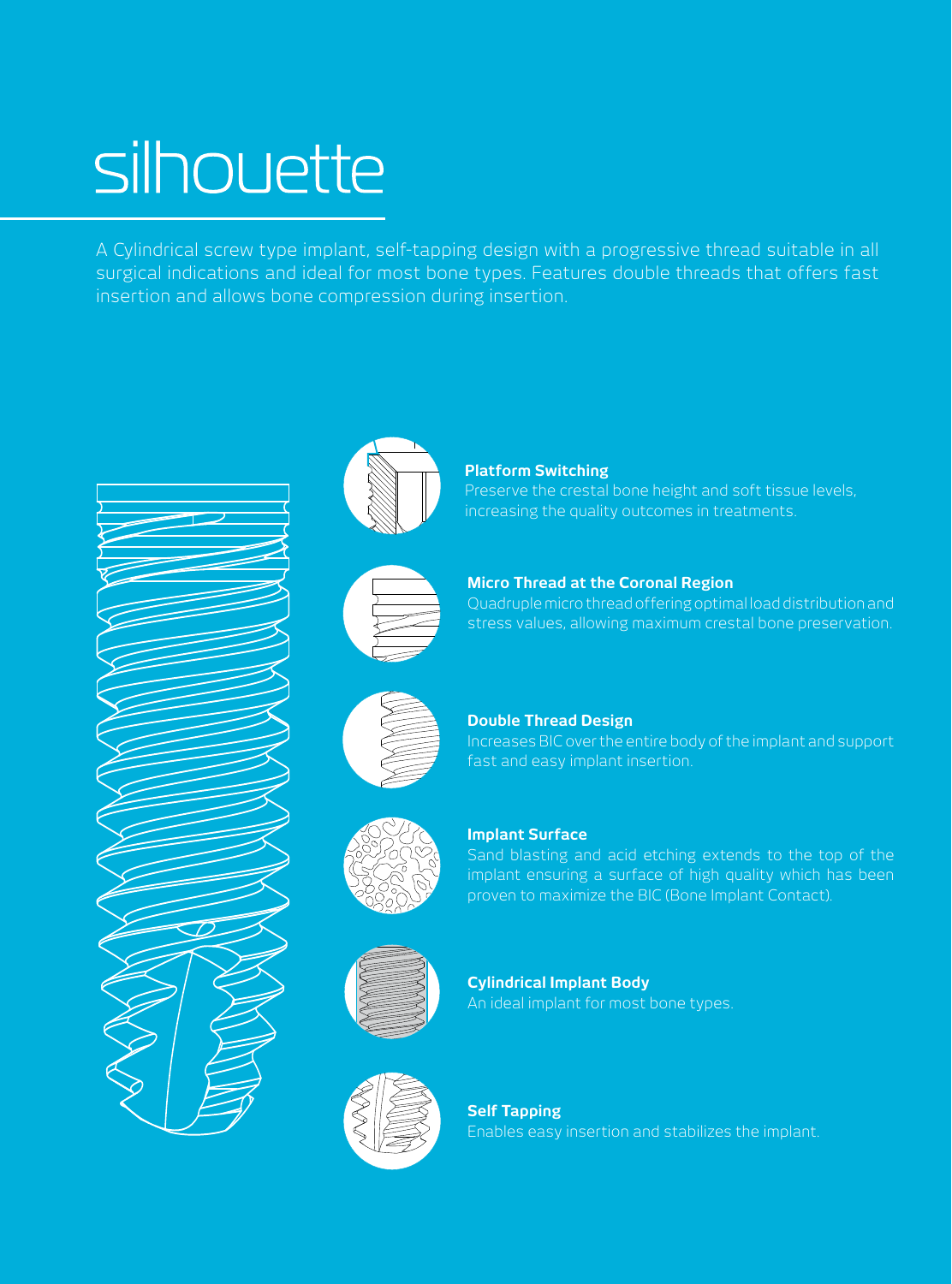

## silhouette

## Implant System

| Diameter         | Ø3.30mm   | Ø3.75mm | Ø4.20mm | Ø5mm    | Ø6mm    |
|------------------|-----------|---------|---------|---------|---------|
|                  | $2.10$ mm | 2.44mm  | 2.44mm  | 2.44mm  | 2.44mm  |
| Length           |           |         |         |         |         |
| 6mm              |           |         | 7100010 | 7100016 | 7100021 |
| 8 <sub>mm</sub>  |           | 7100005 | 7100011 | 7100017 | 7100022 |
| 10 <sub>mm</sub> | 7100001   | 7100006 | 7100012 | 7100018 | 7100023 |
| 11.50mm          | 7100002   | 7100007 | 7100013 | 7100019 | 7100024 |
| 13mm             | 7100003   | 7100008 | 7100014 | 7100020 | 7100025 |
| 16 <sub>mm</sub> | 7100004   | 7100009 | 7100015 |         |         |

|                 | Anatomic<br><b>Healing Cap</b><br>Ø4.0mm, NP | Zirconia Anatomic<br><b>Healing Cap</b><br>$Ø4.0$ mm, NP | <b>Healing Cap</b><br>Ø3.8mm, SP | <b>Anatomic Healing Anatomic Healing</b><br>Cap Ø4.7mm, SP | Cap Ø5.5mm, SP | <b>Zirconia Anatomic</b><br><b>Healing Cap</b><br>$Ø4.7$ mm, SP | Zirconia Anatomic<br><b>Healing Cap</b><br>$Ø5.5mm$ , SP |
|-----------------|----------------------------------------------|----------------------------------------------------------|----------------------------------|------------------------------------------------------------|----------------|-----------------------------------------------------------------|----------------------------------------------------------|
| Height          |                                              |                                                          |                                  |                                                            |                |                                                                 |                                                          |
| 2mm             | 7200265                                      |                                                          | 7200064                          | 7200174                                                    |                | 7200254                                                         |                                                          |
| 3mm             | 7200266                                      | 7200521                                                  | 7200065                          | 7200175                                                    | 7200068        | 7200255                                                         | 7200367                                                  |
| 4 <sub>mm</sub> | 7200267                                      | 7200522                                                  | 7200066                          | 7200176                                                    | 7200069        | 7200256                                                         | 7200368                                                  |
| 5mm             | 7200268                                      | 7200523                                                  | 7200067                          | 7200177                                                    | 7200070        | 7200257                                                         | 7200369                                                  |
| 6mm             | 7200269                                      | 7200524                                                  | 7200184                          | 7200178                                                    | 7200397        | 7200258                                                         | 7200370                                                  |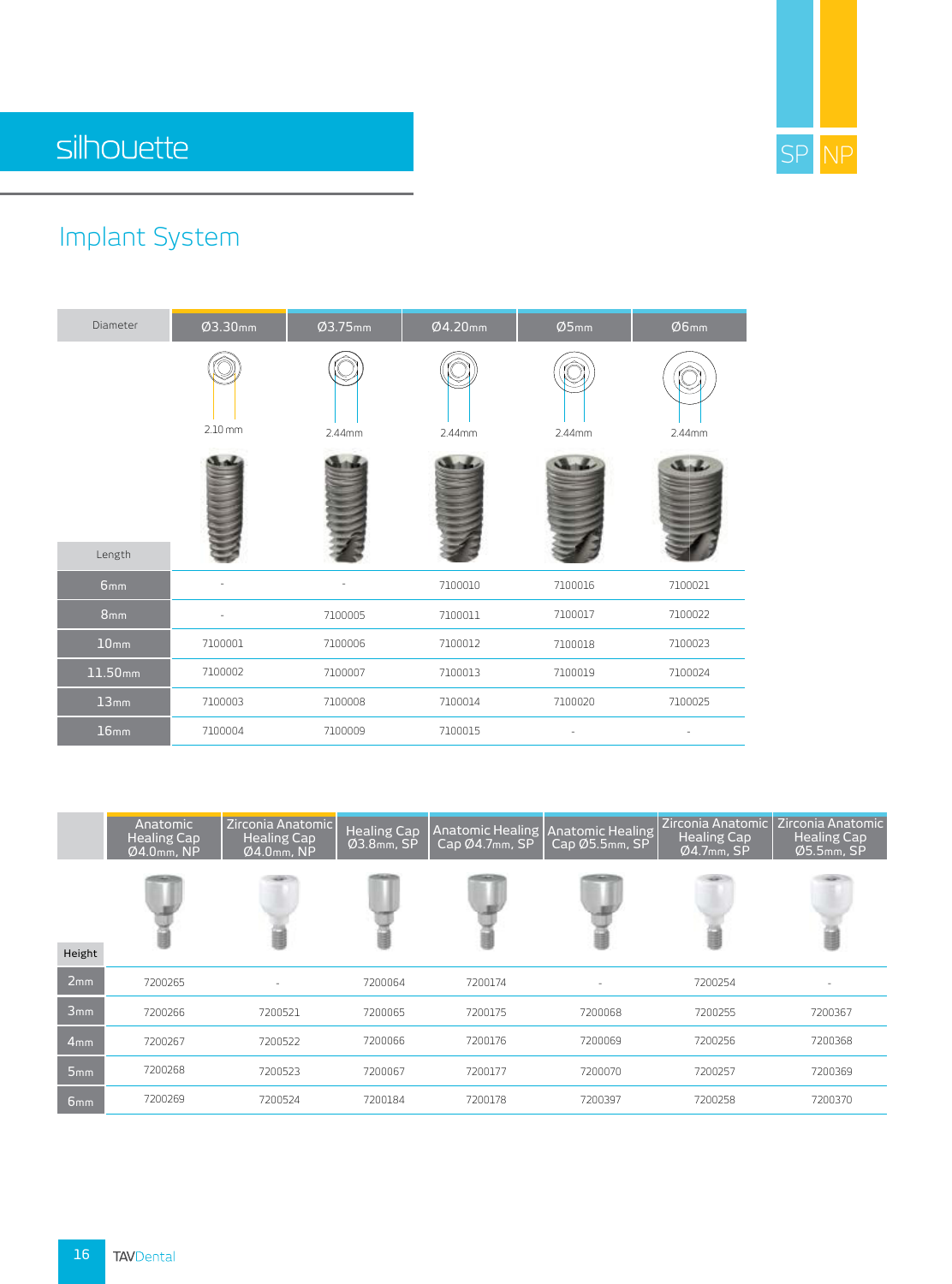## Ø3.30 mm Implants



ï,

7200335

#### Ø3.30mm Implant Procedure



\* The procedures described does not replace adequate training.

2.10 mm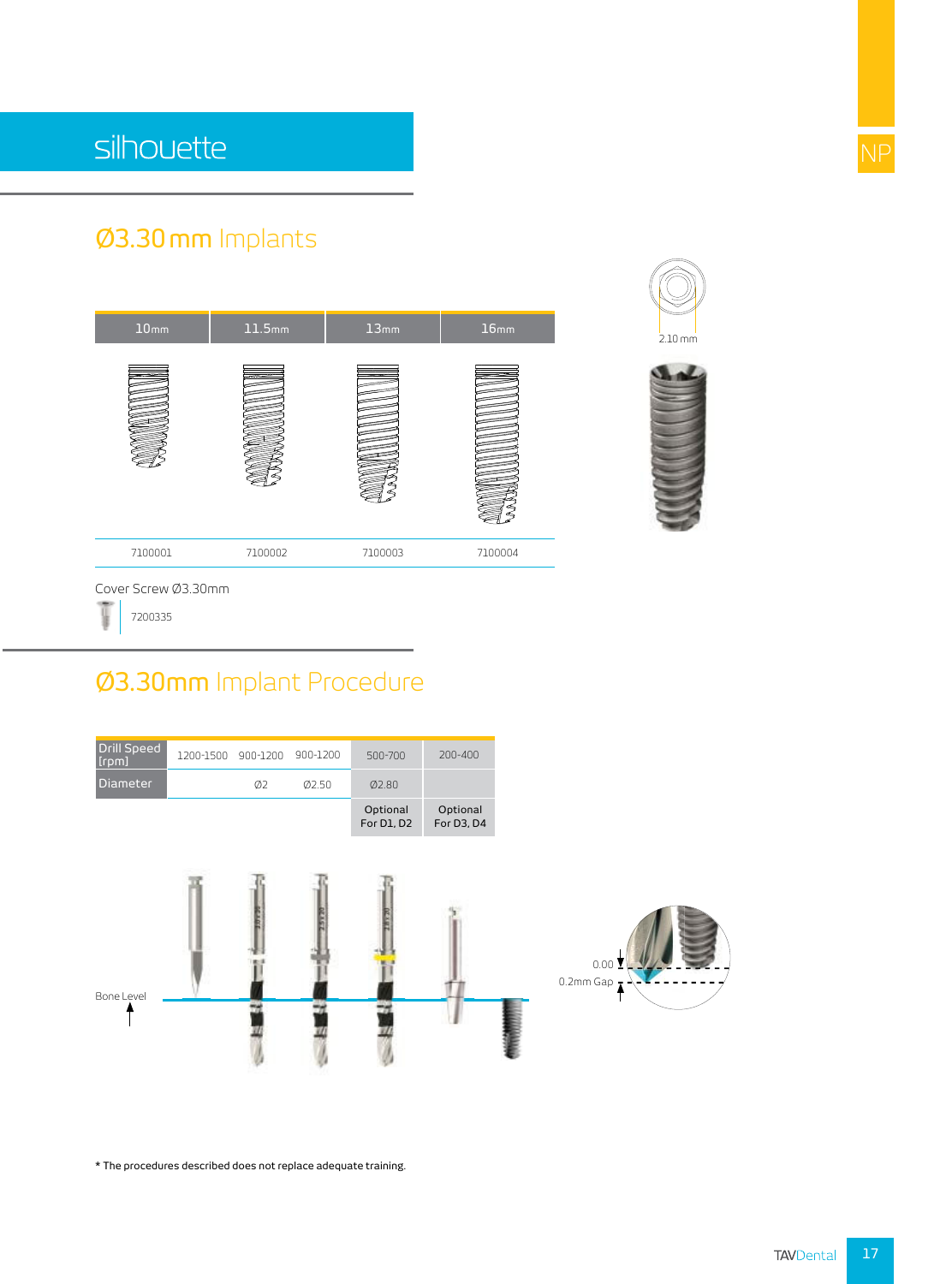### Ø3.75mm Implants





Cover Screw Ø3.75/Ø4.20mm

7200101

#### Ø3.75mm Implant Procedure



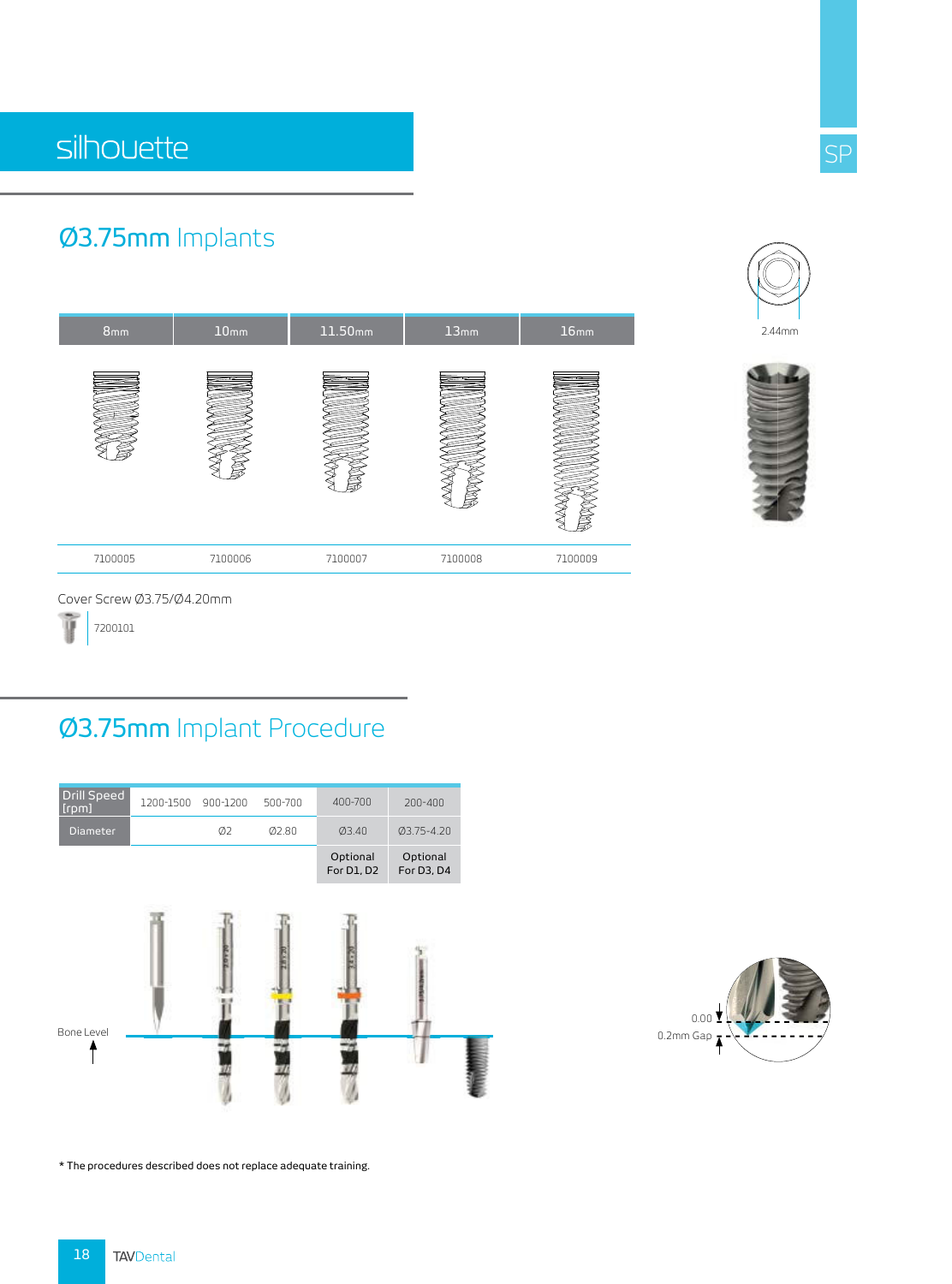## Ø4.20mm Implants



## Ø4.20 mm Implant Procedure





SP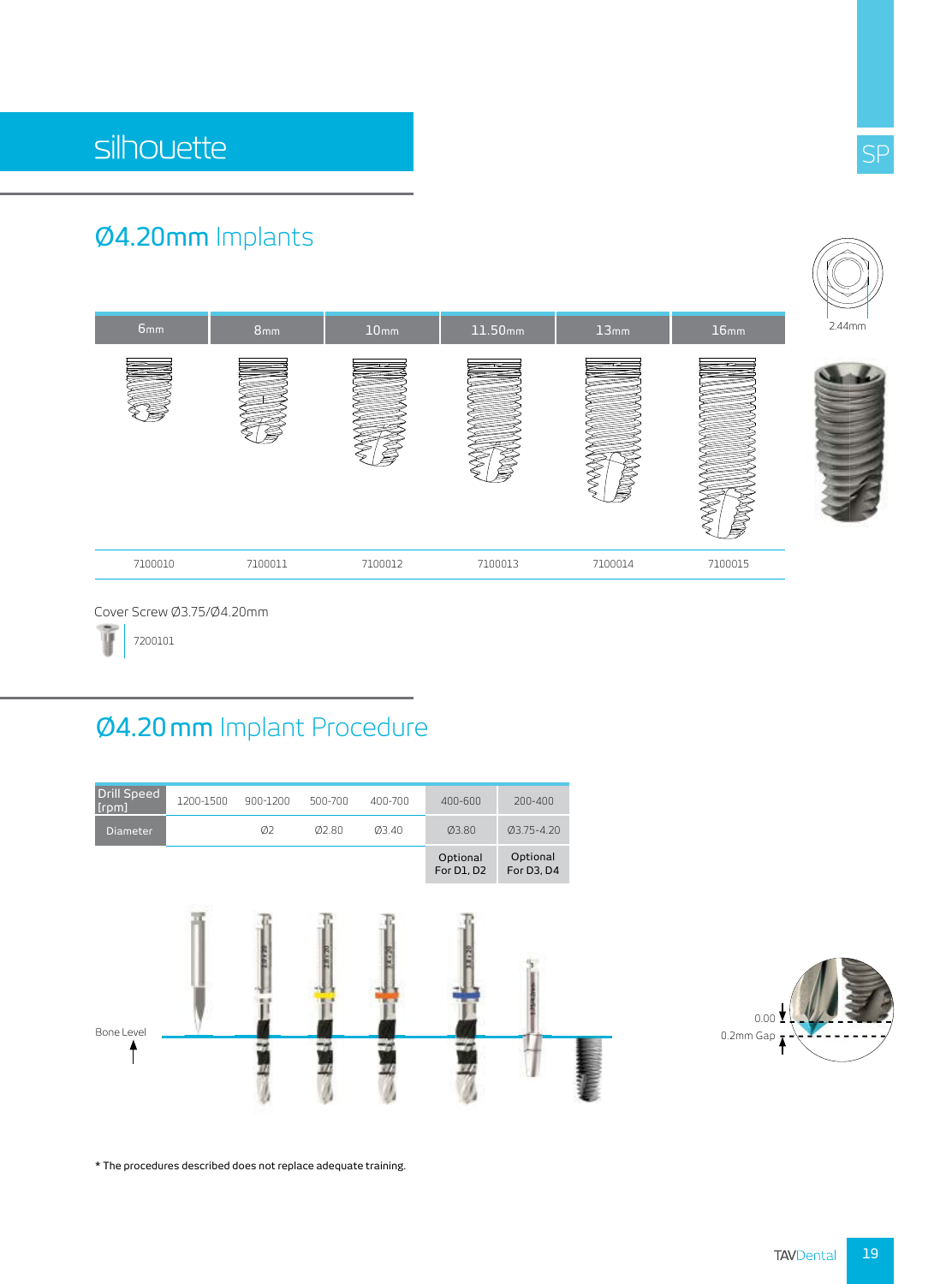## silhouette

### Ø5mm Implants





2.44mm

Cover Screw Ø5/Ø6mm

7200210

#### Ø5mm Implant Procedure



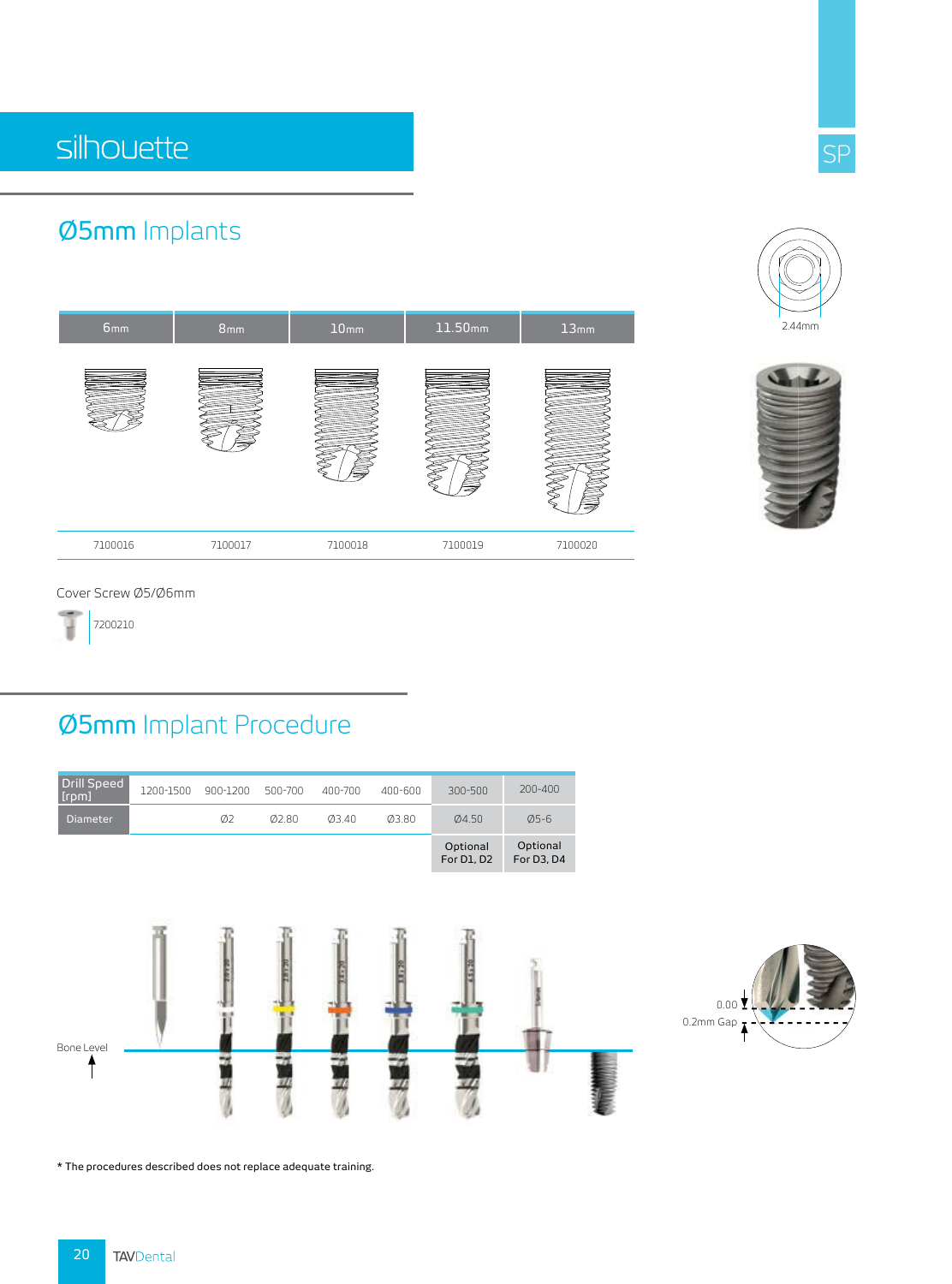## Ø6mm Implants





2.44mm

Cover Screw Ø5/Ø6mm

7200210

#### Ø6mm Implant Procedure